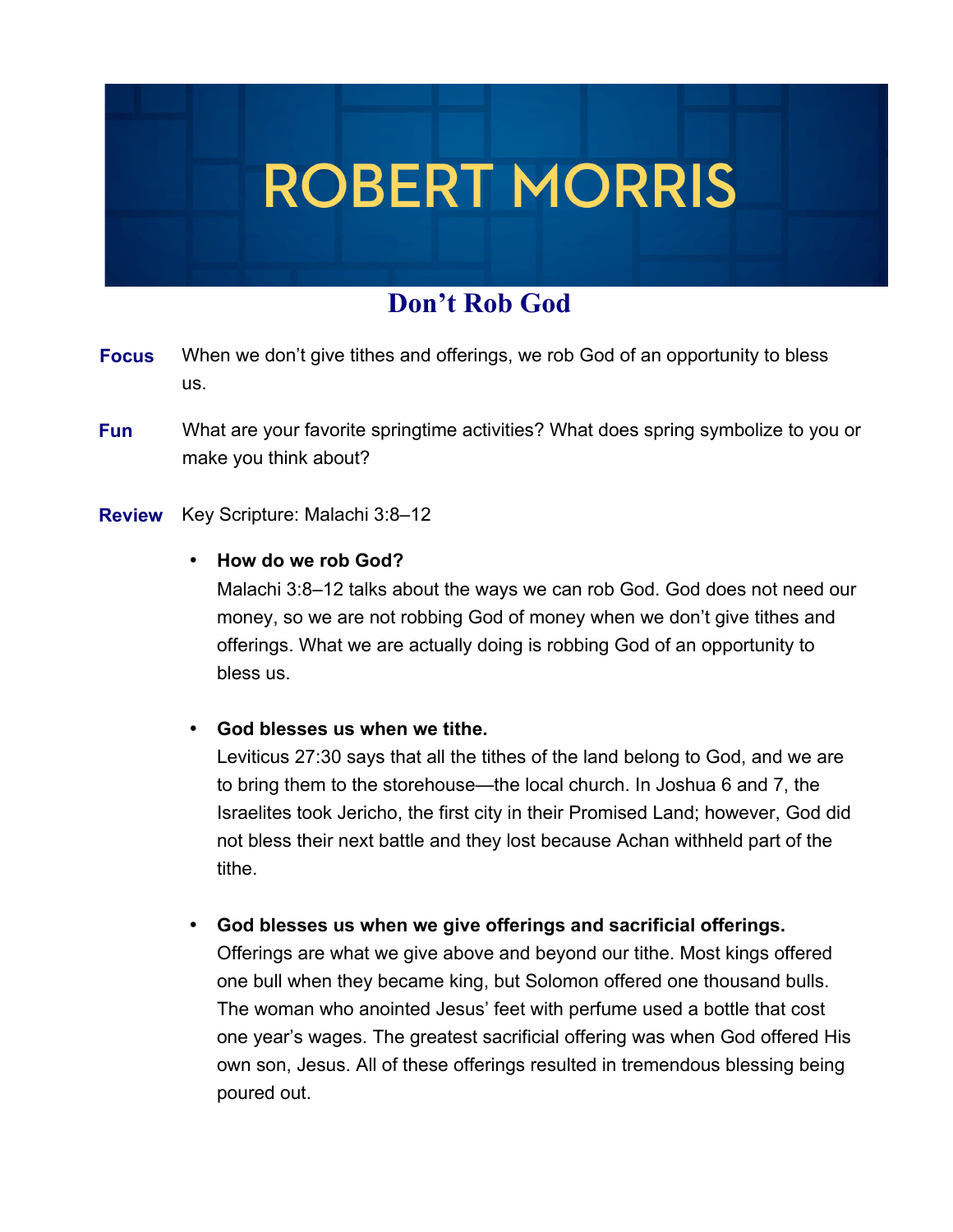**\*Group Dynamics Idea\*** Easter is coming soon, and it is the one time of year people who don't normally attend church are willing to come with you. Whether you use the cards Gateway distributed, or whether you just invite coworkers and neighbors by word of mouth, encourage your group to be very intentional about inviting people to church.

- 1. In the past, what has been your perspective on tithes and offerings? Is it something you grew up knowing about, or has it been a journey of discovery for you? **Discuss**
	- 2. More people struggle with tithing more than any other principle in Scripture. Why do you think this is so?
	- 3. Read Deuteronomy 26:1–2, 13–15. According to these verses, what is the tithe and who or what do we give it to?
	- 4. Have you experienced God's blessing in your life by stepping out in faith to tithe or give an offering? If so, share with the group.
	- 5. What is the difference between an offering and a sacrificial offering? How does each of them require faith?
	- 6. Read 2 Corinthians 9:6–7. Have you ever given grudgingly? Have you ever given joyfully? Why do you think God is concerned with our hearts when we give, rather than how much we give?
- As we conclude, remember the following: **Take Home**
	- We can rob God of being able to bless us.
	- When we tithe, God blesses us.
	- When we give offerings, God blesses us.
- Heavenly Father, thank You for giving us the most sacrificial offering of all— Your son, Jesus. Thank You for giving us the gift of salvation. Thank You for blessing us when we give tithes and offerings to You! Help us to always be cheerful givers. In Jesus' name, Amen. **Prayer**